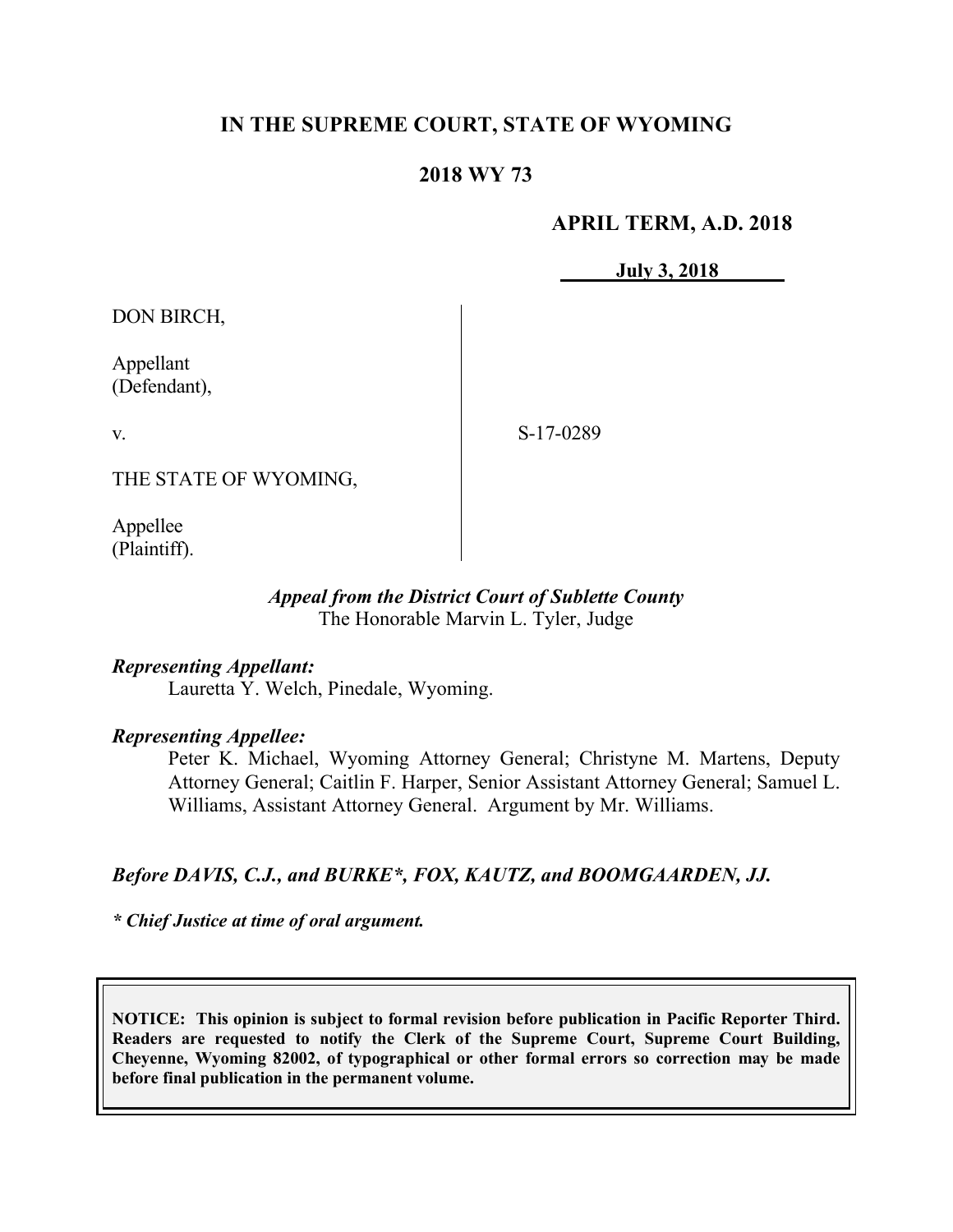## **KAUTZ, Justice.**

[¶1] A jury convicted Don Birch of aggravated assault and battery and breach of peace. Mr. Birch argues his convictions should be reversed because the district court failed to properly instruct the jury, the court erroneously allowed the State to present evidence of uncharged misconduct, and there was insufficient evidence to support his aggravated assault and battery conviction. We affirm.

## **ISSUES**

[¶2] Mr. Birch raises three issues in this appeal:

I. Whether the district court erred when it failed to instruct the jury on Wyoming law regarding "actual threat."

II. Whether the district court erred in allowing the presentation of 404(b) evidence.

III. Whether the State presented sufficient evidence to support an aggravated assault and battery conviction.

# **FACTS**

[¶3] Mr. Birch and his wife, Esther, were neighbors with Gordon and Cheri Johnson in a rural subdivision in Merna, Wyoming. The neighbors were friendly with one another until 2010, when they had a dispute over the property line of their parcels. They have not spoken civilly to one another since that time.

[¶4] On November 1, 2016, Mr. Birch visited his friend and neighbor, Howard Leeper. Mr. Birch told Mr. Leeper he wanted to shoot Mr. Johnson in the leg because he believed Mr. Johnson had sabotaged some of his equipment. This statement was consistent with other statements Mr. Birch had made to Mr. Leeper in the prior ten days.

[¶5] During the night of November 2, 2016, Mr. Johnson was awakened by gunfire. He opened a window in his home and could see and hear Mr. Birch yelling Mr. and Mrs. Johnson's names and firing his gun. Mr. Birch also yelled, "Come over here, I'm going to kill you." The next morning, Mr. Johnson reported Mr. Birch's conduct to the Sublette County Sheriff's Department. Deputy Zack Semmons responded to the Johnson home, and after speaking with Mr. Johnson, spoke with Mr. Birch. Mr. Birch told Deputy Semmons that he "fucking hates" Mr. Johnson and that Mr. Birch was an expert marksman when he was in the Army. He also freely admitted he shot his gun thirty times while yelling obscenities at the Johnsons the evening before. Mr. Birch showed Deputy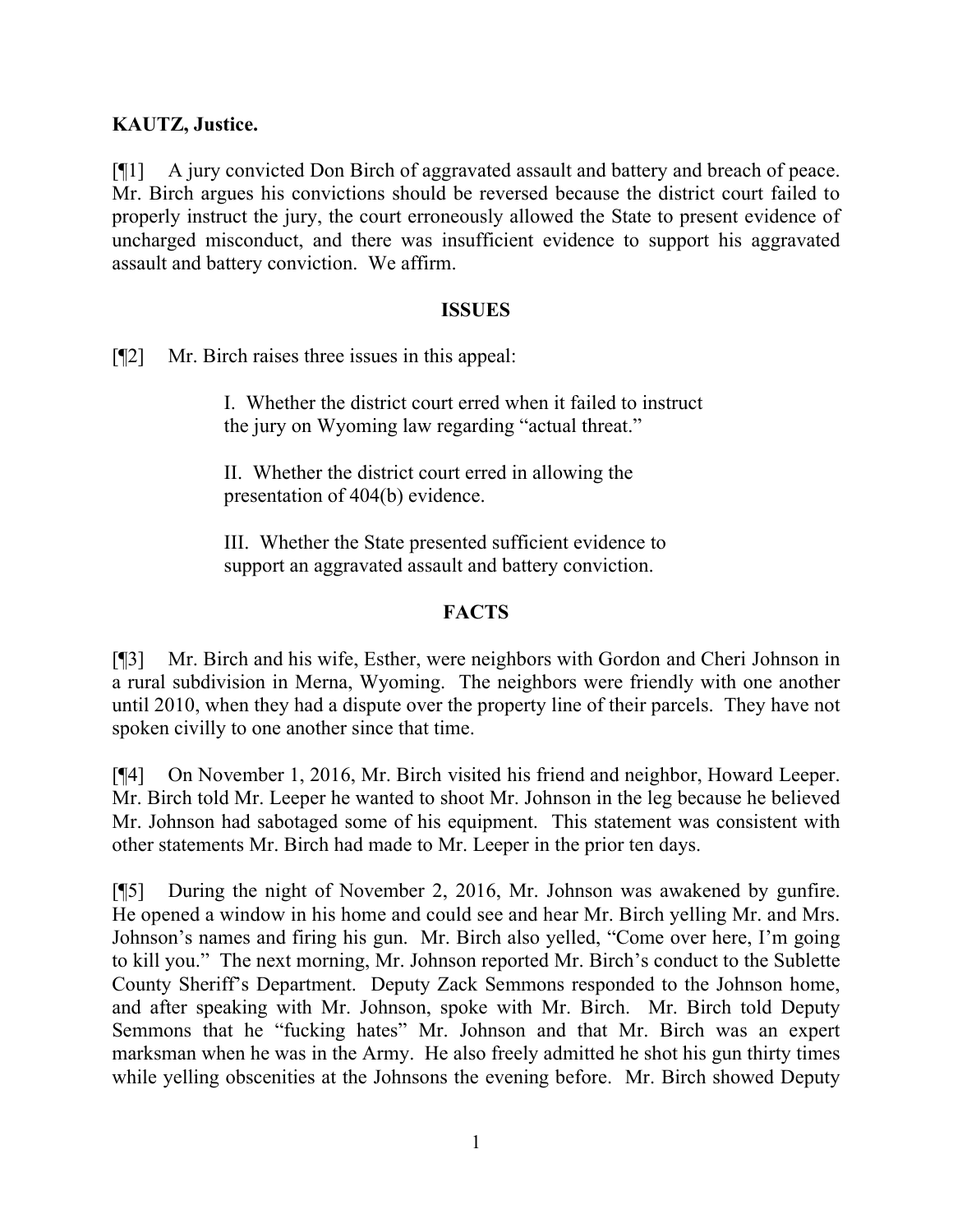Semmons where he was shooting his gun, and from that location Deputy Semmons could clearly see the Johnson property.

[¶6] On November 7, 2016, the Johnsons met with Sheriff K.C. Lehr to discuss concerns the Johnsons had about their welfare and property due to Mr. Birch's actions. Sheriff Lehr explained how to obtain a protection order and also advised them to continue to report and attempt to record any similar behavior by Mr. Birch in the future.

[¶7] Later in the evening of November 7th, the Johnsons arrived at the home of their neighbors, Pete and Melanie Peterson, for dinner. Shortly after arriving at the Peterson home, Mr. Johnson received a text message from another neighbor, who informed Mr. Johnson that Mr. Birch was shooting his gun near Mr. Johnson's home again. Mr. Johnson and Mr. Peterson made the approximately ten-minute drive to the Johnson property to assess the situation. When the men arrived, they could see Mr. Birch outside shooting his gun while screaming vulgarities about the Johnsons. They listened to Mr. Birch for twenty to thirty minutes and then Mr. Birch got into his truck and left. The two returned to the Peterson home and Mr. Johnson reported the incident to the Sublette County Sheriff's Department.

[¶8] The Johnsons returned to their home at approximately 7:30 p.m., and shortly thereafter Mr. Birch again began to shoot his gun while screaming at the Johnsons. Mr. Birch yelled at the Johnsons using their first names and copious amounts of profanity and vile name-calling, saying things such as, "I'm gonna fuckin' shoot your ass, you fuckin' piece of shit[,]" and "I'm gonna fuckin' kill you, you fuckin' piece of shit. Whoo. Call the cops. Are you scared, Gordon? Are you scared, motherfucker? Are you scared, fucker? You should be, you fuckin' piece of shit." The Johnsons could see Mr. Birch during his tirade. The couple turned off the lights in their home and used Mr. Johnson's cellphone to audio record Mr. Birch's behavior. Mr. Birch continued shooting his gun and yelling until approximately midnight. The next day, Mr. Johnson contacted the sheriff's department again about the incident and provided the cell phone recordings. On November 17, 2016, Mr. Birch was arrested and charged, based upon the November 7th conduct, with aggravated assault and battery, in violation of Wyo. Stat. Ann. § 6-2- 502(a)(iii) (LexisNexis 2016), and breach of peace, in violation of Wyo. Stat. Ann. § 6-6- 102(a) (LexisNexis 2016).

[¶9] The case proceeded to trial, and a jury convicted Mr. Birch of both charged counts. The district court sentenced Mr. Birch to three to five years imprisonment for the aggravated assault and battery conviction, but suspended that sentence in favor of five years of probation. The court sentenced Mr. Birch to a concurrent 180 days in jail for the breach of peace conviction, but suspended that sentence in favor of six months of probation. Mr. Birch filed a timely notice of appeal. Other facts will be discussed as necessary below.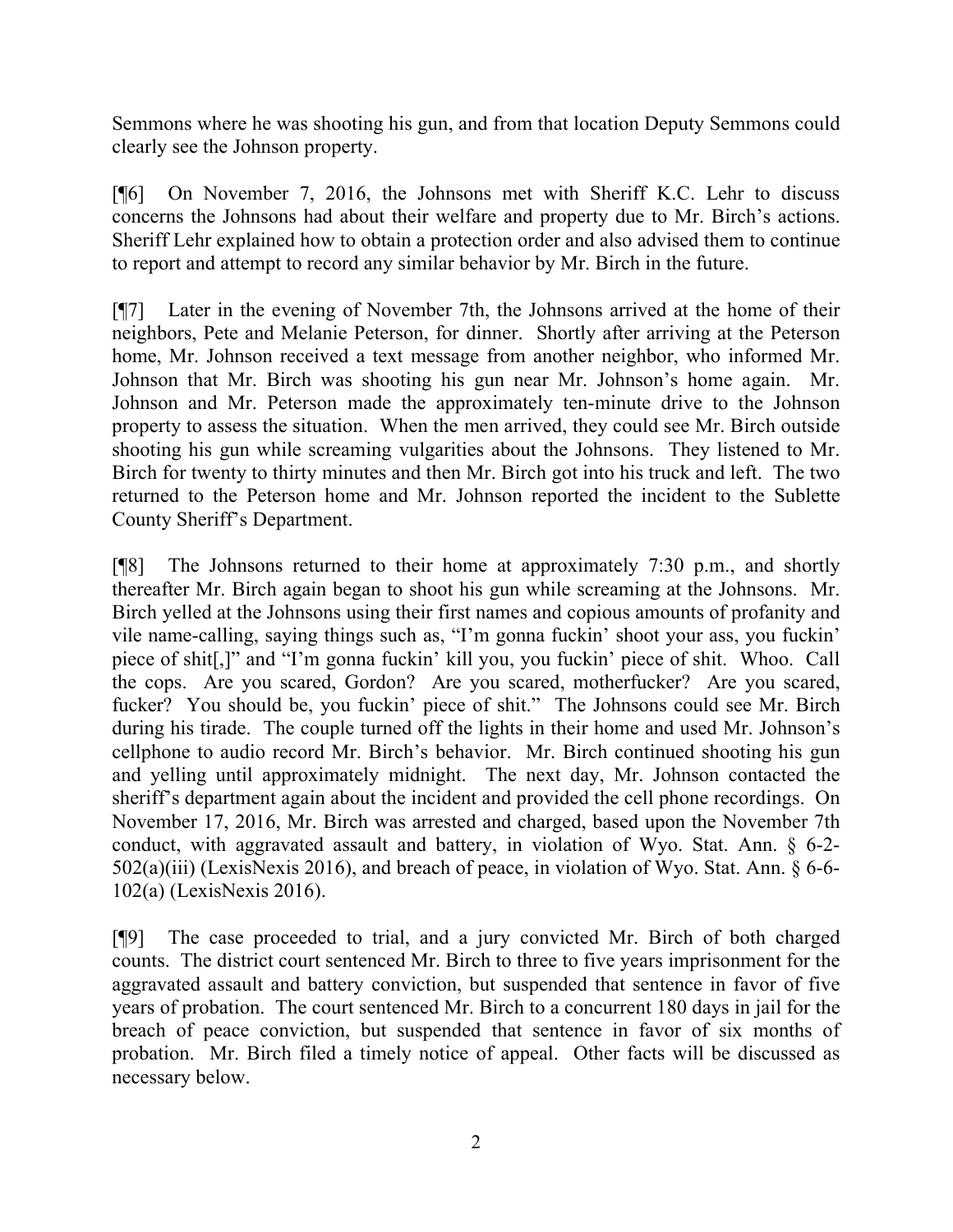#### **DISCUSSION**

#### *Jury Instructions*

[¶10] The district court gave the jury the following instruction regarding the elements of aggravated assault and battery:

#### INSTRUCTION NO. 16

The elements of the crime of Aggravated Assault and Battery – Threat to Use Drawn Deadly Weapon, as charged in Count I of the Criminal Information in this case, are:

- 1. On or about November 7, 2016
- 2. in Sublette County, Wyoming
- 3. the Defendant, Don Birch

4. threatened to use a drawn deadly weapon on Gordon Johnson,

5. when the same was not reasonably necessary in defense of Defendant's person, property or abode or to prevent serious bodily injury to another.

If you find from your consideration of all the evidence that each of these elements has been proved beyond a reasonable doubt, then you should find the defendant guilty.

If, on the other hand, you find from your consideration of all the evidence that any of these elements has not been proved beyond a reasonable doubt, then you should find the defendant not guilty.

[¶11] Mr. Birch requested the district court also give the following instruction to further define "threatens to use":

> "Threatens to use" means more than mere presence of a weapon. The phrase "threatens to use" requires proof beyond a reasonable doubt of an actual threat of physical injury during the act of employing a deadly weapon.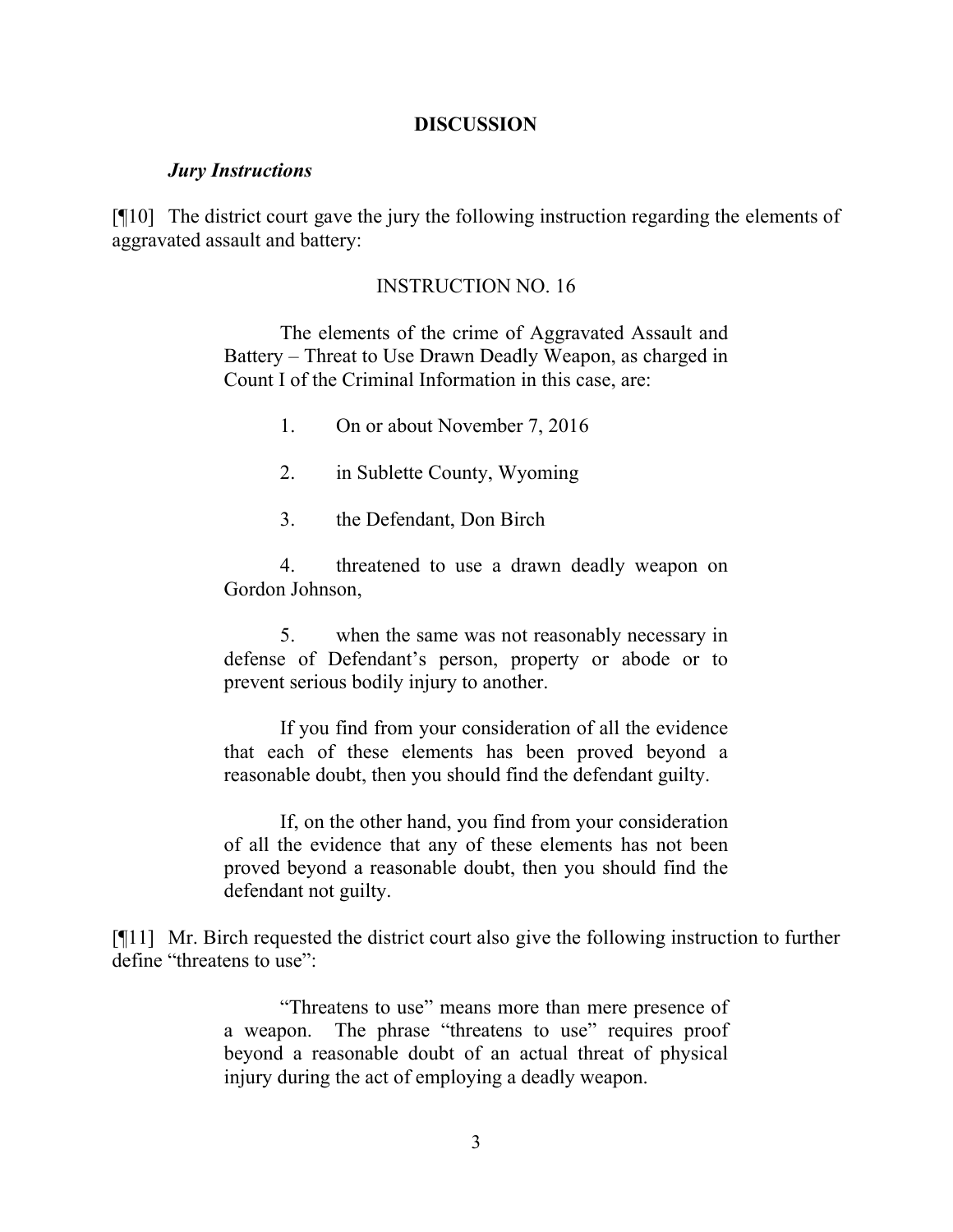A threat is an expression of an intention to inflict pain, injury, or punishment. A threat may be expressed by words or acts or a combination of words and acts. Considering all of the circumstances of the case, you must decide whether the defendant's words and acts amounted to an express or implied statement of his intention to use a drawn deadly weapon to inflict pain, injury, or punishment.

The district court declined to give the proposed instruction, concluding it would cause confusion regarding the required intent. Instead, the court opted to give the pattern jury instruction defining "threatens to use":

## INSTRUCTION NO. 17

"Threatens to use" means more than mere presence of a weapon. The phrase "threatens to use" requires proof beyond a reasonable doubt of an actual threat of physical injury during the act of employing a deadly weapon.

A threat may be expressed by words or acts or a combination of words and acts.

[¶12] Mr. Birch argues the district court erred in not giving the jury his proposed instruction because without it the jury was not fully informed of the definition of an essential element of the crime. Specifically, the proposed instruction would have given further clarity of the "actual threat" necessary to convict Mr. Birch. We review a district court's decision regarding jury instructions for an abuse of discretion. *Dougherty v. State*, 2016 WY 62, ¶ 10, 373 P.3d 427, 431 (Wyo. 2016). The district courts are afforded "substantial latitude to tailor jury instructions to the facts of the case." *Adekale v. State*, 2015 WY 30, ¶ 37, 344 P.3d 761, 770 (Wyo. 2015). So long as the jury instructions correctly state the law and adequately cover the issues presented in the trial, reversible error will not be found. *Dougherty*, ¶ 11, 373 P.3d at 431 (quoting *Brown v. State*, 2015 WY 4, ¶ 40, 340 P.3d 1020, 1031 (Wyo. 2015)).

[¶13] Mr. Birch properly points out that this Court has stated the element of "threatens to use" requires "proof of an actual threat of physical injury during the act of employing a deadly weapon." *Hill v. State*, 2016 WY 27, ¶ 15, 371 P.3d 553, 558-59 (Wyo. 2016) (quoting *Johnston v. State*, 747 P.2d 1132, 1134 (Wyo. 1987)). He argues his proposed instruction gives further specific definition to the term and the instruction was previously approved by this Court in *Johnston*. He is correct that we determined the district court in *Johnston* did not err when it provided the jury with the instruction proposed by Mr. Birch. *Johnston*, 747 P.3d at 1135. However, the circumstances in which the instruction was given in *Johnston* are different from those here. In *Johnston*, the instruction was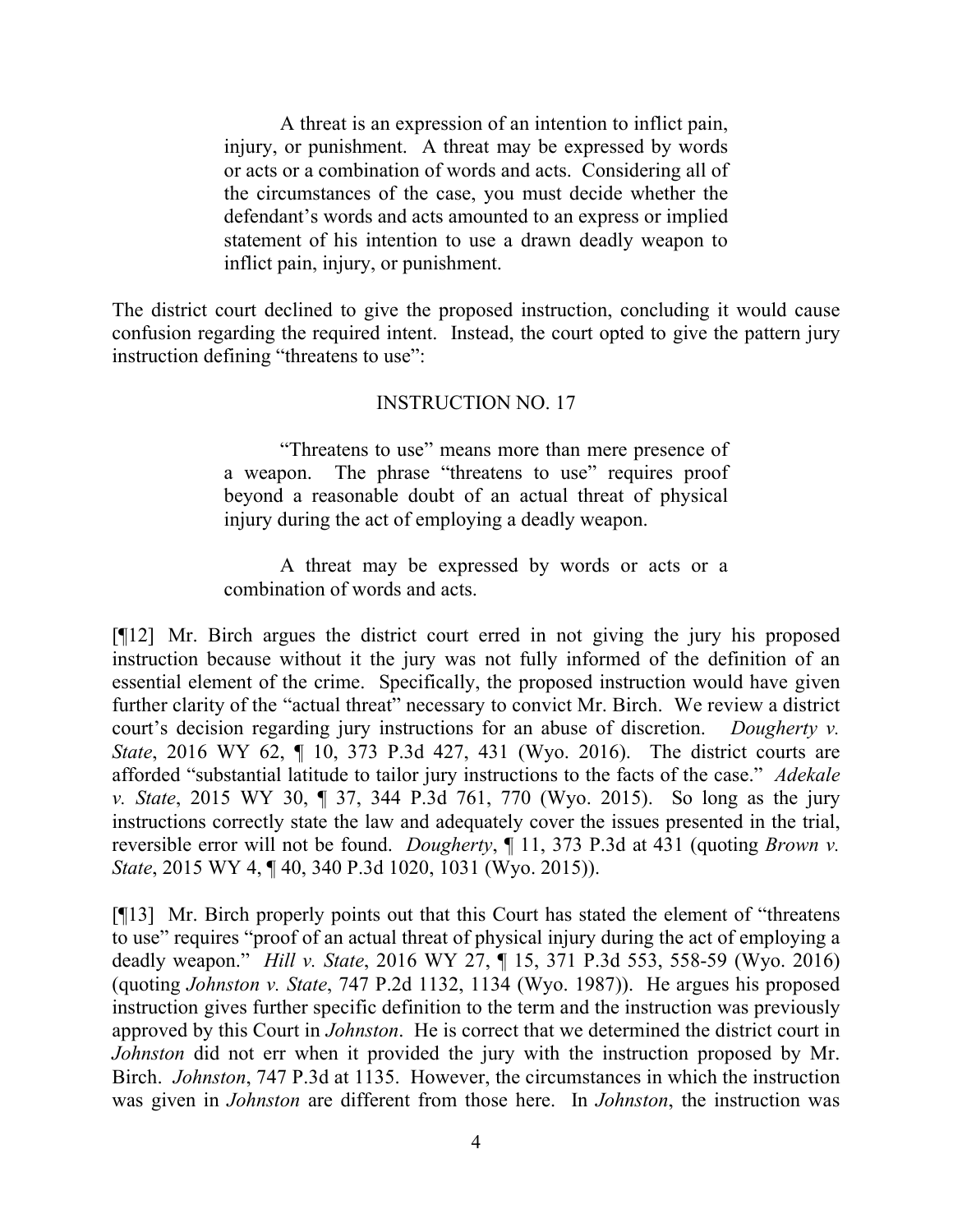given only after the jury expressed confusion during its deliberations about the meaning of "threatens to use." *Id*. at 1133. Further, the definition given in *Johnston* was simply the dictionary definition of the word "threat." *Id*. at 1135; *see also, The American Heritage Dictionary of the English Language* 1340 (New Collegiate Ed. 1978). While the Court concluded the district court's decision was a proper statement of Wyoming law, it did not mandate that this instruction always be given in future cases.

[¶14] In fact, since *Johnston* we have explicitly held that "threat" and "threatens to use," as used in  $\frac{1}{2}$  6-2-502(a)(iii), do not have a "definite, technical meaning under the law different from the ordinary meaning and which the jury might therefore not understand." *Cardenas v. State*, 811 P.2d 989, 996 (Wyo. 1991); *Streitmatter v. State*, 981 P.2d 921, 925-26 (Wyo. 1999). Therefore, the court is not required to define the term, and an instruction that tracks the elements as listed in the statute is sufficient. *Cardenas*, 811 P.2d at 996; *Streitmatter*, 981 P.2d at 926. Here, the district court properly instructed the jury regarding the elements of the crime.

[¶15] However, the court went beyond what was required and also gave the jury the Wyoming Pattern Jury Instruction defining "threatens to use." *See, Haire v. State*, 2017 WY 48,  $\P$  16 n.5, 393 P.3d 1304, 1308 n.5 (Wyo. 2017) ("We take this opportunity to note that the pattern jury instructions are very useful, but that they are not required to be given."); WCrPJI 25.02C2. This instruction adequately addressed the fact that an "actual threat" is required for the jury to find Mr. Birch "threatened to use" a drawn deadly weapon. It specifically stated: "The phrase 'threatens to use' requires proof beyond a reasonable doubt of an *actual threat* of physical injury during the act of employing a deadly weapon." (Emphasis added.) As we explained in *Streitmatter*, "[t]here is no meaningful distinction between 'threaten' and 'actually threatened.'" *Streitmatter*, 981 P.2d at 926. Because these terms are afforded their common and ordinary meaning, no further definition was required. The district court did not abuse its discretion when it declined to submit Mr. Birch's proposed instruction to the jury.

## *Wyoming Rule of Evidence 404(b)*

[¶16] As the case proceeded to trial, the State filed its notice of intent to introduce as evidence at trial Mr. Birch's conduct toward the Johnsons on November 2nd and the statements he made to Mr. Leeper on November 1st. The State argued this evidence was "intrinsic" to the charged offense and not evidence of uncharged misconduct. However, in an abundance of caution it provided an analysis of why the evidence should be admitted under Wyoming Rule of Evidence 404(b). Mr. Birch argued the evidence at issue is uncharged misconduct and is inadmissible under Rule 404(b). The district court concluded that, because Deputy Semmons referred to Mr. Birch's statements to Mr. Leeper and the November 2nd incident in his affidavit of probable cause in support of the Information, the proposed evidence is part of the charged conduct and not prohibited by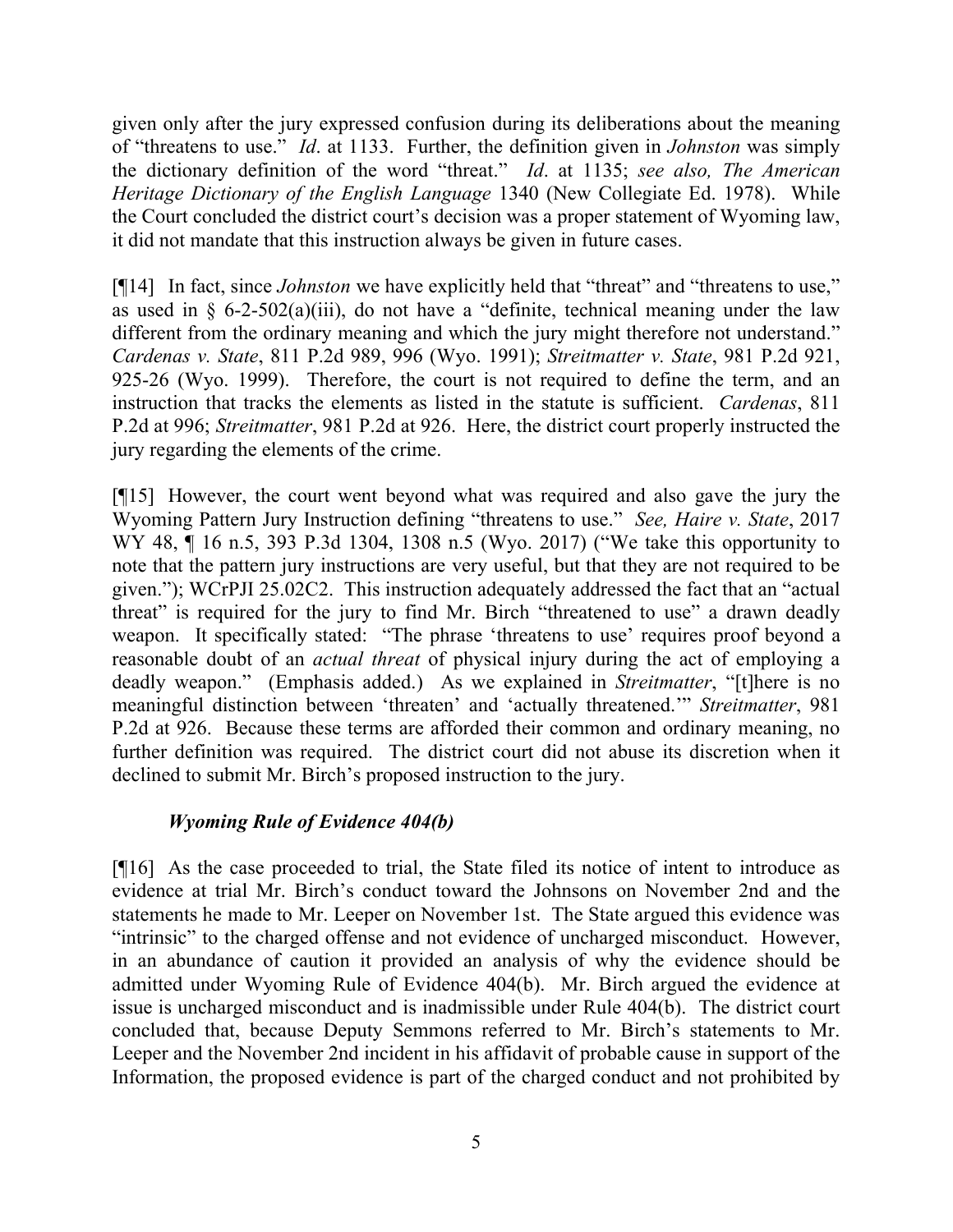Rule 404(b). Consequently, the district court did not engage in an analysis of whether the evidence would have been admissible if Rule 404(b) applied.

[¶17] During the trial, defense counsel renewed her objection to Mr. Johnson's testimony regarding the November 2nd incident as inadmissible evidence of uncharged misconduct. The district court excused the jury and the State and defense counsel argued why the evidence was or was not admissible under Rule 404(b). The court maintained its belief that the November 2nd incident was evidence offered to prove the charged offense and, therefore, Rule 404(b) did not apply.

[¶18] On appeal, Mr. Birch continues to argue that the November 2nd incident was uncharged misconduct evidence, and the district court erred in concluding otherwise.<sup>1</sup> We review a district court's decision regarding the admissibility of evidence under Rule 404(b) for an abuse of discretion. *Cardenas v. State*, 2014 WY 92, ¶ 7, 330 P.3d 808, 810 (Wyo. 2014). When applying this standard, "we recognize that a 'trial court's rulings on the admissibility of evidence are entitled to considerable deference, and, as long as there exists a legitimate basis for the trial court's ruling, that ruling will not be disturbed on appeal.'" *Id*. (quoting *Gonzalez-Ochoa v. State*, 2014 WY 14, ¶ 11, 317 P.3d 599, 603 (Wyo. 2014)). However, if a district court admitted evidence in error, we must consider whether the error was prejudicial or harmless. *Magnus v. State*, 2013 WY 13, ¶ 15, 293 P.3d 459, 465 (Wyo. 2013). "Error is prejudicial if there is a reasonable possibility that the verdict might have been more favorable to the defendant if the error had not been made. Prejudicial error requires reversal, while harmless error does not." *Id*. (quoting *Rolle v. State*, 2010 WY 100, ¶ 9, 236 P.3d 259, 264 (Wyo. 2010)).

[¶19] Wyoming Rule of Evidence 404(b) states:

(b) *Other crimes, wrongs, or acts. —* Evidence of other crimes, wrongs, or acts is not admissible to prove the character of a person in order to show that he acted in conformity therewith. It may, however, be admissible for other purposes, such as proof of motive, opportunity, intent, preparation, plan, knowledge, identity, or absence of mistake or accident, provided that upon request by the accused, the prosecution in a criminal case shall provide reasonable notice in advance of trial, or during trial if the court excuses pretrial notice on good cause shown, of the general nature of any such evidence it intends to introduce at trial.

 $1$  The State gave notice of its intent to use the November 2nd incident and the statements Mr. Birch made on November 1st to Mr. Leeper. On appeal, Mr. Birch takes issue only with the November 2nd incident.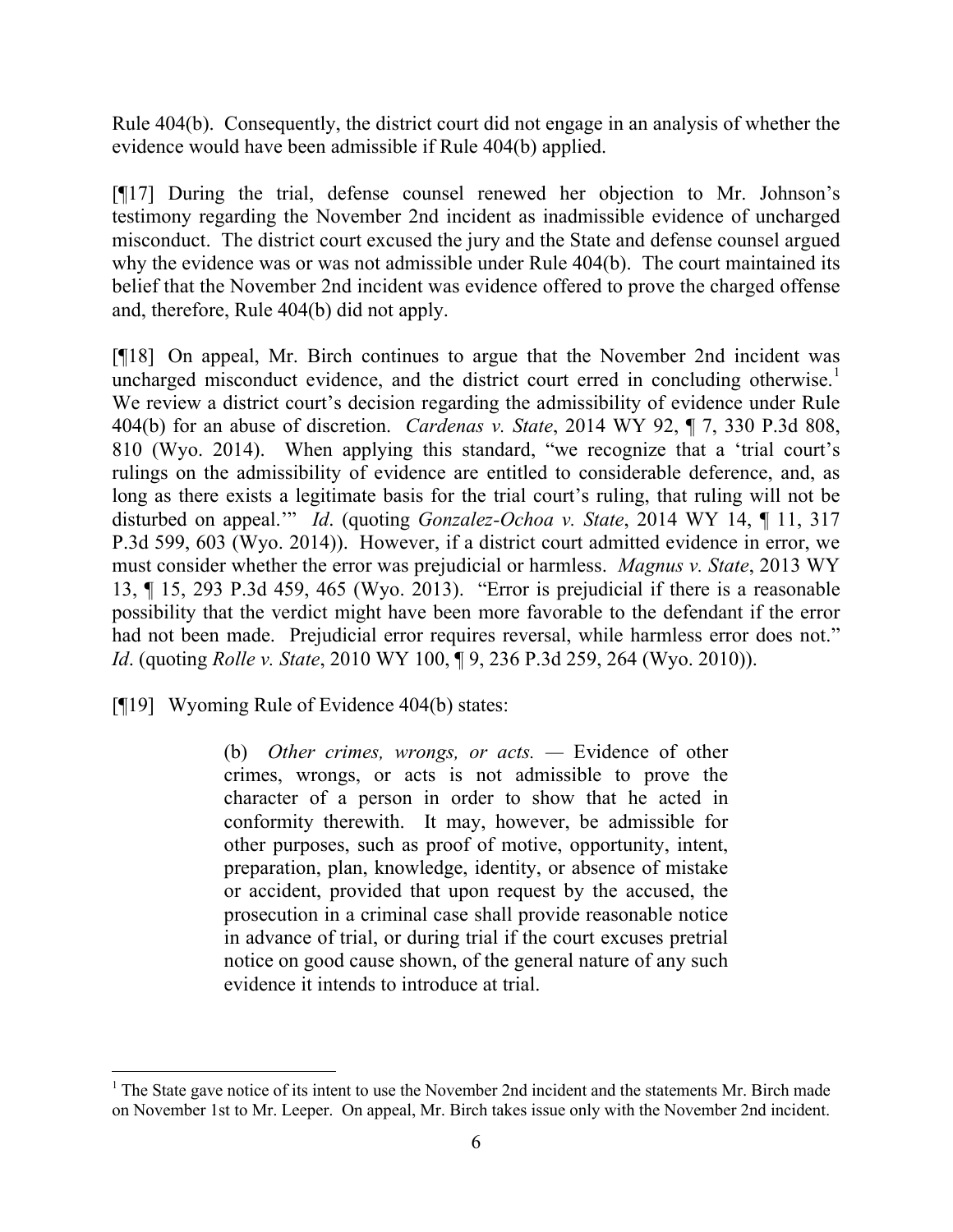Because of the inherent danger for prejudice associated with uncharged misconduct evidence, there is a mandatory procedure that must be followed before that evidence may be admitted under Rule 404(b). *See, Gleason v. State*, 2002 WY 161, ¶ 18, 57 P.3d 332, 340 (Wyo. 2002). Once a defendant has filed a pretrial demand for notice of the State's intent to introduce uncharged misconduct evidence, the State must identify the evidence. Rule 404(b); *Lindstrom v. State*, 2015 WY 28, ¶ 21, 343 P.3d 792, 798 (Wyo. 2015). The district court is then required to hold a pretrial hearing where the State must demonstrate the proper purpose of the evidence under Rule 404(b), the relevance of the evidence, and explain why the evidence is more probative than unfairly prejudicial. *Id*. The district court must then conduct an "exacting analysis," often referred to as a *Gleason* analysis, of the following factors:

> (1) the evidence must be offered for a proper purpose; (2) the evidence must be relevant; (3) the probative value of the evidence must not be substantially outweighed by its potential for unfair prejudice; and (4) upon request, the trial court must instruct the jury that the similar acts evidence is to be considered only for the proper purpose for which it was admitted.

*Id*.; *Gleason*, ¶ 18, 57 P.3d at 340.

[¶20] Here, while the parties provided the district court the analysis of the proposed evidence both pre-trial and during the trial, the district court never conducted the required analysis because it concluded the evidence was "an inseparable part" of the charged crimes and, therefore, not uncharged misconduct. The district court based its conclusion on the fact that Deputy Semmons included the November 2nd incident in his affidavit of probable cause that was attached to the Information setting out the charges from the November 7th incident. The court relied on our holding in *Marquess v. State*, 2011 WY 95, 256 P.3d 506 (Wyo. 2011), where we stated evidence of an overt act was admissible as "an inseparable part of the whole deed" and not uncharged misconduct with respect to a conspiracy charge. *Id*., ¶ 11, 256 P.3d at 510.

[¶21] On appeal, the State takes a different approach and submits the evidence is "intrinsic" evidence because the November 2nd incident is "logically intertwined" with the November 7th incident to explain why Mr. Birch told the Johnsons to "call the police" on November 7th. This Court has defined "intrinsic" evidence as follows: "Other act evidence is 'intrinsic' when the evidence of the other act and the evidence of the crime charged are 'inextricably intertwined' or both acts are part of a 'single criminal episode' or the other acts were 'necessary preliminaries' to the crime charged." *Roeschlein v. State*, 2007 WY 156, ¶ 10, 168 P.3d 468, 471 (Wyo. 2007). In making its argument, the State provided an analysis of this Court's 404(b) precedent, pointing out that in some cases we have held "intrinsic" evidence is uncharged misconduct requiring a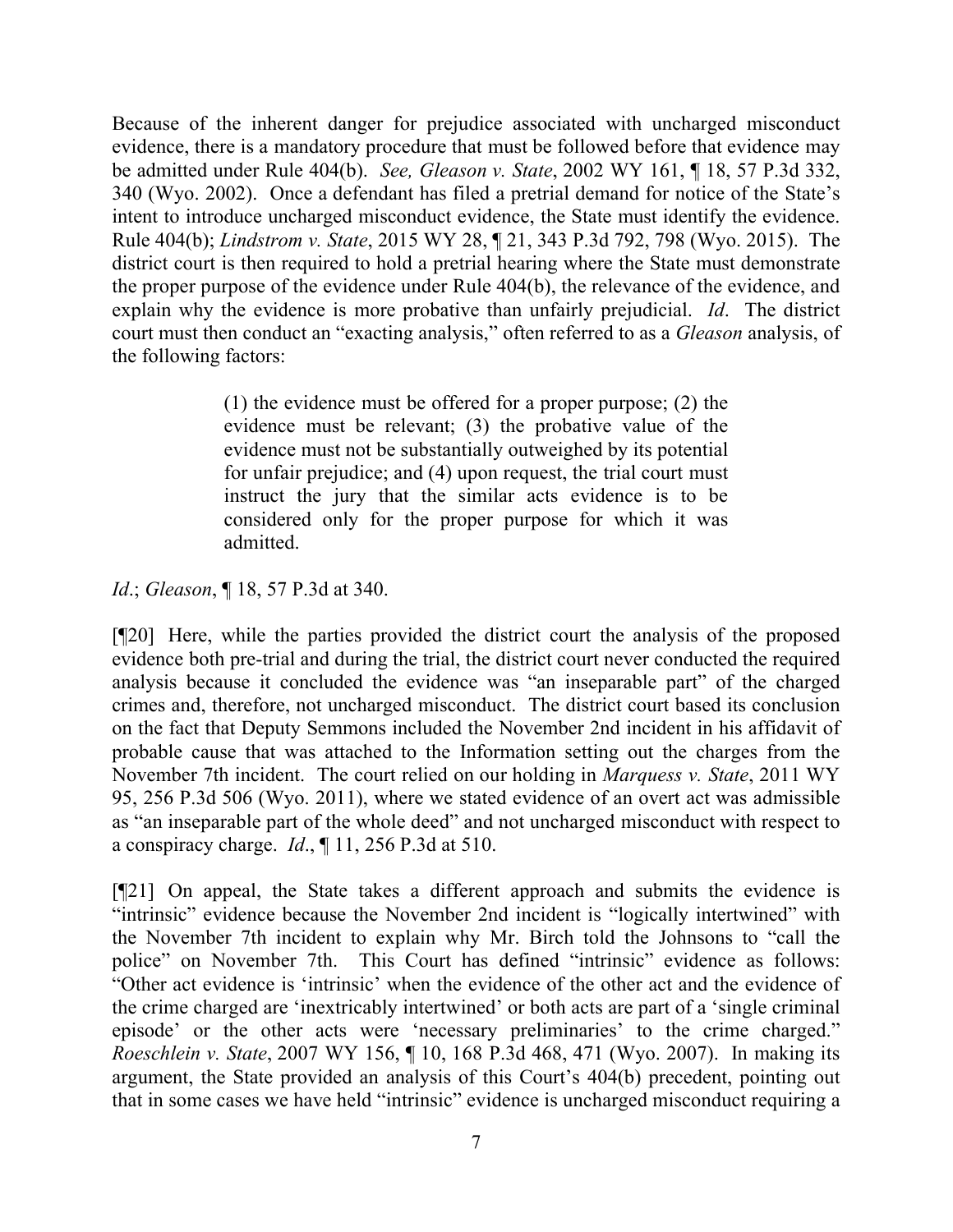*Gleason* analysis and in other cases we have held it is not uncharged misconduct. *Compare Leyva v. State*, 2007 WY 136, ¶ 23, 165 P.3d 446, 453 (Wyo. 2007) and *Roeschlein*, 2007 WY 156, ¶ 13, 168 P.3d at 473. While the State argues this is intrinsic evidence, based upon its analysis, it concludes the evidence must be tested by the required Rule 404(b) analysis before being admitted at trial.

[¶22] We disagree with the district court's and the State's characterization of the evidence. The State charged Mr. Birch with aggravated assault and battery and breach of peace based on his conduct on November 7th, not November 2nd, and his conduct on November 2nd was not necessary to prove any of the elements of the charged crimes. Simply because Deputy Semmons included the November 2nd incident in his affidavit of probable cause does not mean that information is necessary to prove the facts of November 7th. Therefore, the district court's reliance on *Marquess* was misplaced. However, this evidence is not "intrinsic" as the State alleges, either. While Mr. Birch's statements to the Johnsons to "call the police" may have been premised on the fact the Johnsons had called the police on November 2nd, that fact was not crucial for the jury to understand and put into context the events of November 7th. Thus, those facts are not so "inextricably intertwined" to one another to classify the November 2nd incident as "intrinsic" to the November 7th events.

[¶23] Instead, the November 2nd incident clearly falls into the category of uncharged misconduct, and the district court was required to analyze the evidence using the *Gleason* factors before deeming it admissible at trial. *Lindstrom*, ¶ 21, 343 P.3d at 798. The district court did not conduct that analysis and, therefore, abused its discretion when it admitted the evidence at trial. *Id*. However, despite the error, we must still consider whether Mr. Birch was prejudiced. *Magnus*, ¶ 15, 293 P.3d at 465. Based on the other evidence presented by the State, we cannot say there is a reasonable possibility the verdict might have been more favorable to Mr. Birch had the error not occurred. *See, id*.

[¶24] Both Mr. and Mrs. Johnson testified about the November 7th events, explaining Mr. Birch's screaming and yelling and the fact they could see the muzzle flash when he shot his firearm. This testimony was corroborated by Mr. Peterson, who testified he saw Mr. Birch yelling vulgarities on November 7th. The most damning evidence of all is the recording Mr. Johnson made of Mr. Birch's tirade. Mr. Johnson identified the voice on the recording as belonging to Mr. Birch and testified the recording accurately reflected the events of November 7th. When the jury listened to the recording, it heard Mr. Birch's taunts and threats toward Mr. Johnson and the gunshots. This evidence was more than satisfactory for the jury to conclude Mr. Birch was guilty of the charged crimes. Therefore, the district court's error in admitting evidence about the November 2nd incident without conducting a *Gleason* analysis was harmless.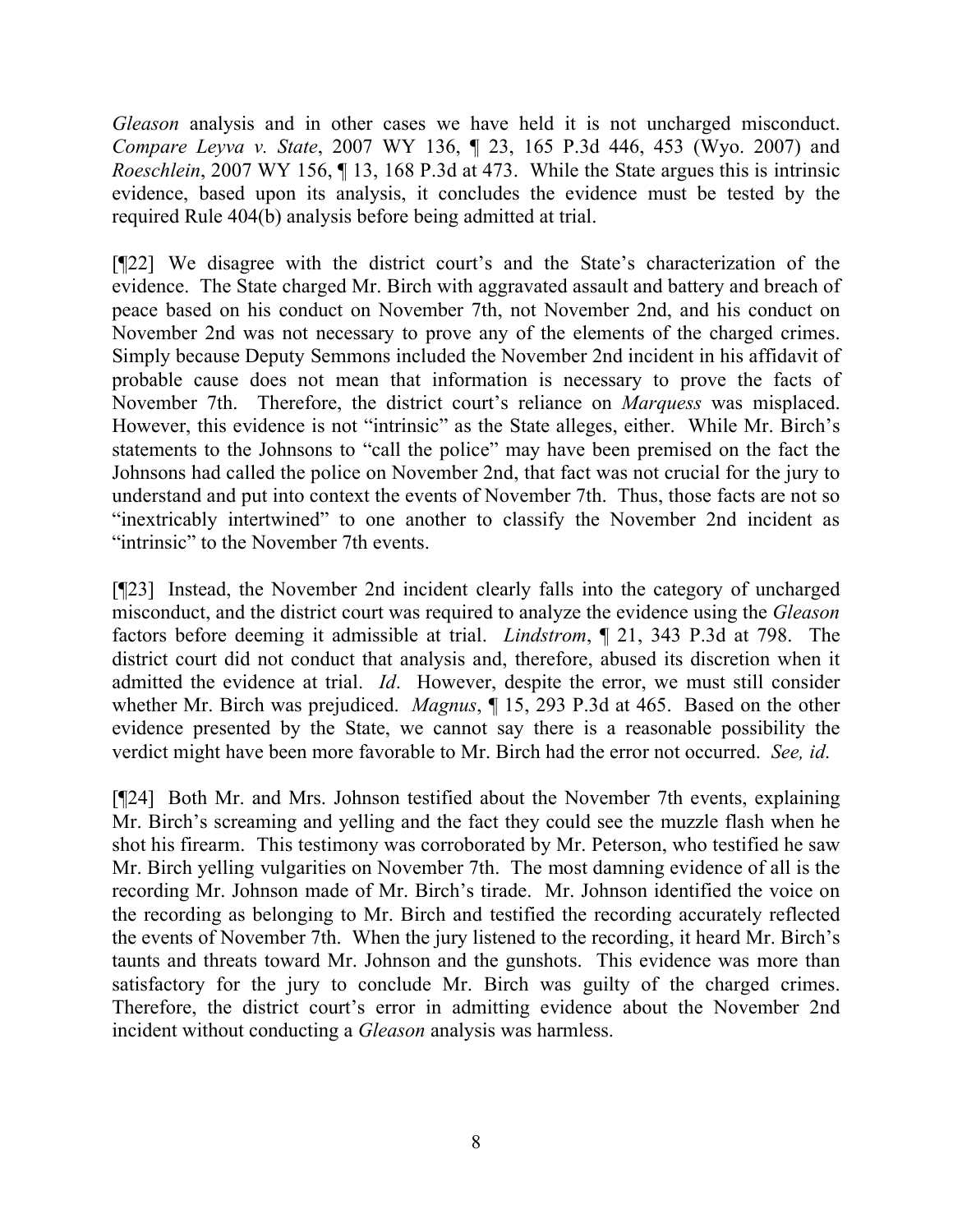# *Sufficiency of the Evidence*

[¶25] Mr. Birch's final argument is the State failed to present sufficient evidence that Mr. Birch "threatened to use a drawn deadly weapon" because there was a lack of evidence from which the jury could infer from Mr. Birch's words or acts that he intended to use his firearm to inflict pain, injury, or punishment upon Mr. Johnson. When reviewing the sufficiency of the evidence:

> This Court examines the evidence in the light most favorable to the State. We accept all evidence favorable to the State as true and give the State's evidence every favorable inference which can reasonably and fairly be drawn from it. We also disregard any evidence favorable to the appellant that conflicts with the State's evidence.

*Jordin v. State*, 2018 WY 64, ¶ 8, 419 P.3d 527, \_\_\_ (Wyo. 2018) (quoting *Thompson v. State*, 2018 WY 3, 14, 408 P.3d 756, 761 (Wyo. 2018)). Further, we do not reweigh the evidence or reexamine the credibility of the witnesses and, instead, defer to the jury as the finder of fact. *Id*. (citing *Hill,* ¶ 12, 371 P.3d at 558); *Oldman v. State*, 2015 WY 121, ¶ 5, 359 P.3d 964, 966 (Wyo. 2015)).

[¶26] Mr. Birch's argument focuses on the evidence that was not presented at trial, and attempts to minimize the evidence that was presented. For example, he asserts that, while Mr. Peterson testified he could see Mr. Birch yelling vulgarities, he testified he did not hear the vulgarities directed at a particular person, and he did not mention hearing gunshots during the tirade. Mr. Birch also relies upon the fact that law enforcement did not respond to the November 7th incident and, therefore, there was no evidence regarding the crime scene or the weapon used. Although he acknowledges the jury heard a recording of the incident, he argues the date the recording was made had not been verified by law enforcement.

[¶27] Mr. Birch's argument ignores our applicable standard of review. When we review the evidence presented in the light most favorable to the State, it is clear the jury was presented with sufficient evidence to conclude Mr. Birch was guilty of aggravated assault and battery. Mr. Johnson testified that on November 7th he received a text message from a neighbor that "[t]he SOB is shooting again." When he arrived at his home with Mr. Peterson, he heard Mr. Birch saying "[v]ery vulgar obscenities directed at Cheri and I over and over and over again." He explained that later in the evening, after he and his wife returned from their dinner with the Petersons, they "[e]ventually [] heard the yelling, the ranting, the screaming and the shooting start up again." Mr. Johnson saw Mr. Birch outside, discharging his firearm, while saying "I'm going to fucking kill you." This behavior continued from 7:30 p.m. until approximately midnight. Mr. Johnson also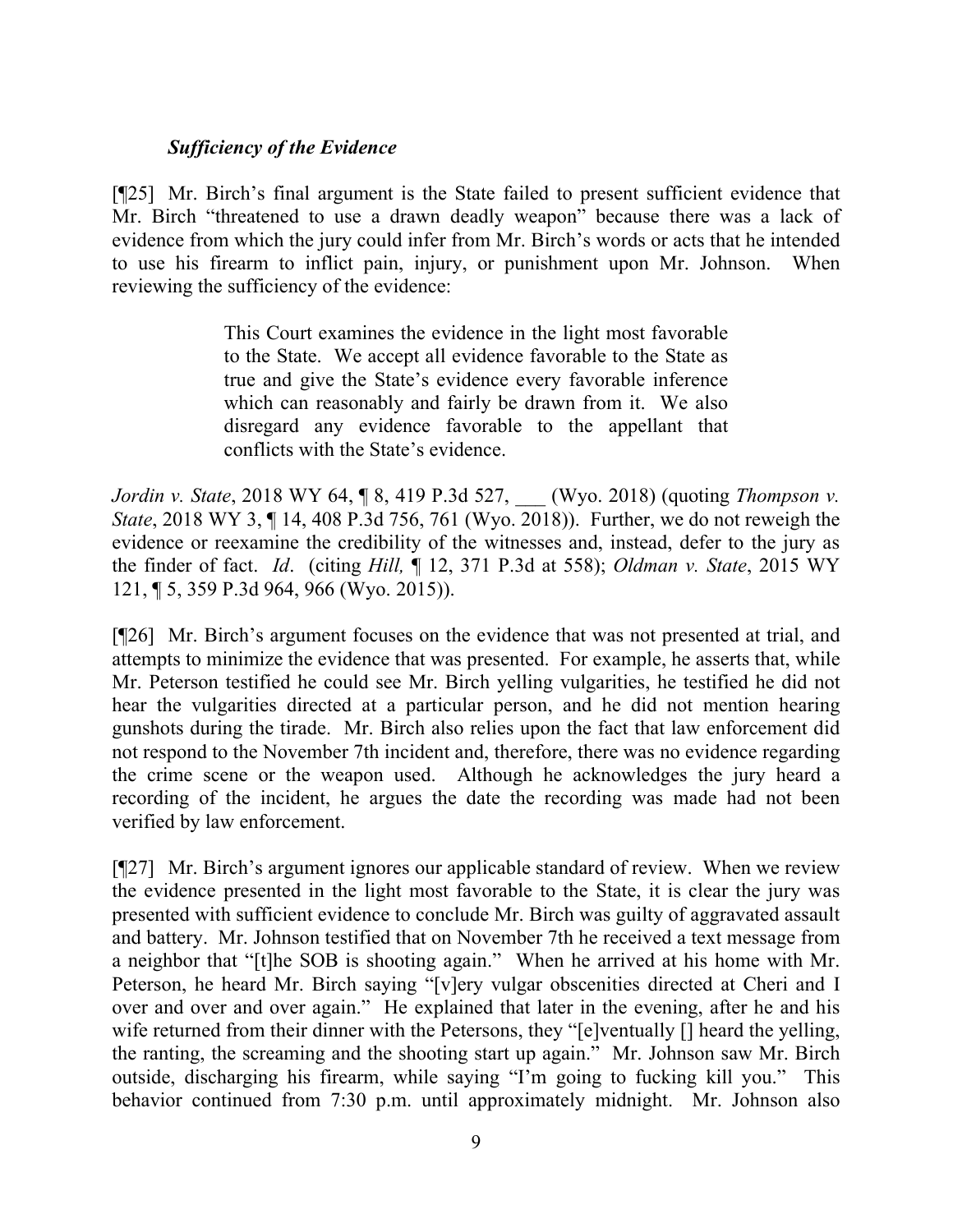explained that he recorded thirty-two minutes of the incident on his cell phone, and the recording accurately captured the events of November 7th.

[¶28] Mrs. Johnson also testified that she saw Mr. Birch clearly while he was "using our names a lot and a lot of profanity, vulgarities, threatening, calling us to come out." He was yelling things such as, "Turn the lights on. Come outside so I can kill you." She also explained that the gunshots were "very loud and very scary, very close. You could see a muzzle blast each time."

[¶29] Finally, the jury heard Mr. Birch's behavior when the State played Mr. Johnson's cell phone recording at trial. The jury heard approximately thirty-two minutes of Mr. Birch calling the Johnsons names while taunting and threatening to shoot or kill them: "Fuck you, Gordon, you fuckin' piece of shit. You (redacted) motherfuckers. I'm gonna fuckin' kill you, you fuckin' piece of shit. Whoo. Call the cops. Are you scared, Gordon? Are you scared, motherfucker? Are you scared, fucker? You should be, you fuckin' piece of shit." Over the course of the recording, Mr. Birch mentioned killing or shooting Mr. Johnson six different times and gunshots could be heard.

[¶30] Based upon this evidence, a jury could reasonably conclude that Mr. Birch's conduct demonstrated he used his firearm as an expression of an intention to inflict pain, injury, or punishment against Mr. Johnson. For four and a half hours, Mr. Birch shot his firearm in the dark while threatening to shoot and kill Mr. Johnson. Mr. Birch was close enough to the Johnson home that the Johnsons could see the muzzle blasts from the firearm. This evidence satisfies the elements of the crime.

[¶31] The fact that the evidence did not show Mr. Birch pointed the firearm directly at Mr. Johnson does not change this conclusion. In *Ewing v. State*, 2007 WY 78, ¶ 4, 157 P.3d 943, 944 (Wyo. 2007), the defendant retreated to his shed and yelled at law enforcement officers, "Any  $[m \ldots r \ldots r]$  that comes in that door is going to get shot, then I'll shoot myself in the head." After officers forced the defendant out of the shed, they found a rifle in the shed. *Id*. We held that "those facts, combined with [the defendant's] statement that he was going to shoot the officers, allowed for the reasonable inference . . . that the rifle was 'drawn'" and the jury could conclude the defendant committed an aggravated assault. *Id*. Similarly, in *Hill*, the defendant argued that because he did not make any verbal threats towards the officers and there was no evidence that he pointed his rifle at the officer, the State failed to prove he "threatened" the officers with the rifle. *Hill*, ¶ 17, 371 P.3d at 559. We disagreed and explained "the notion that the rifle may not have been pointed in the direction of the officers at the time it was fired does not mean that a jury could not properly infer that the shot was an expression of an intention to inflict pain, injury, or punishment. *Id*. (citing *Hart v. State*, 2003 WY 12, ¶¶ 6, 10, 62 P.3d 566, 569-70 (Wyo. 2003) (holding handgun in the air for victim to see was sufficient to constitute a threat)).